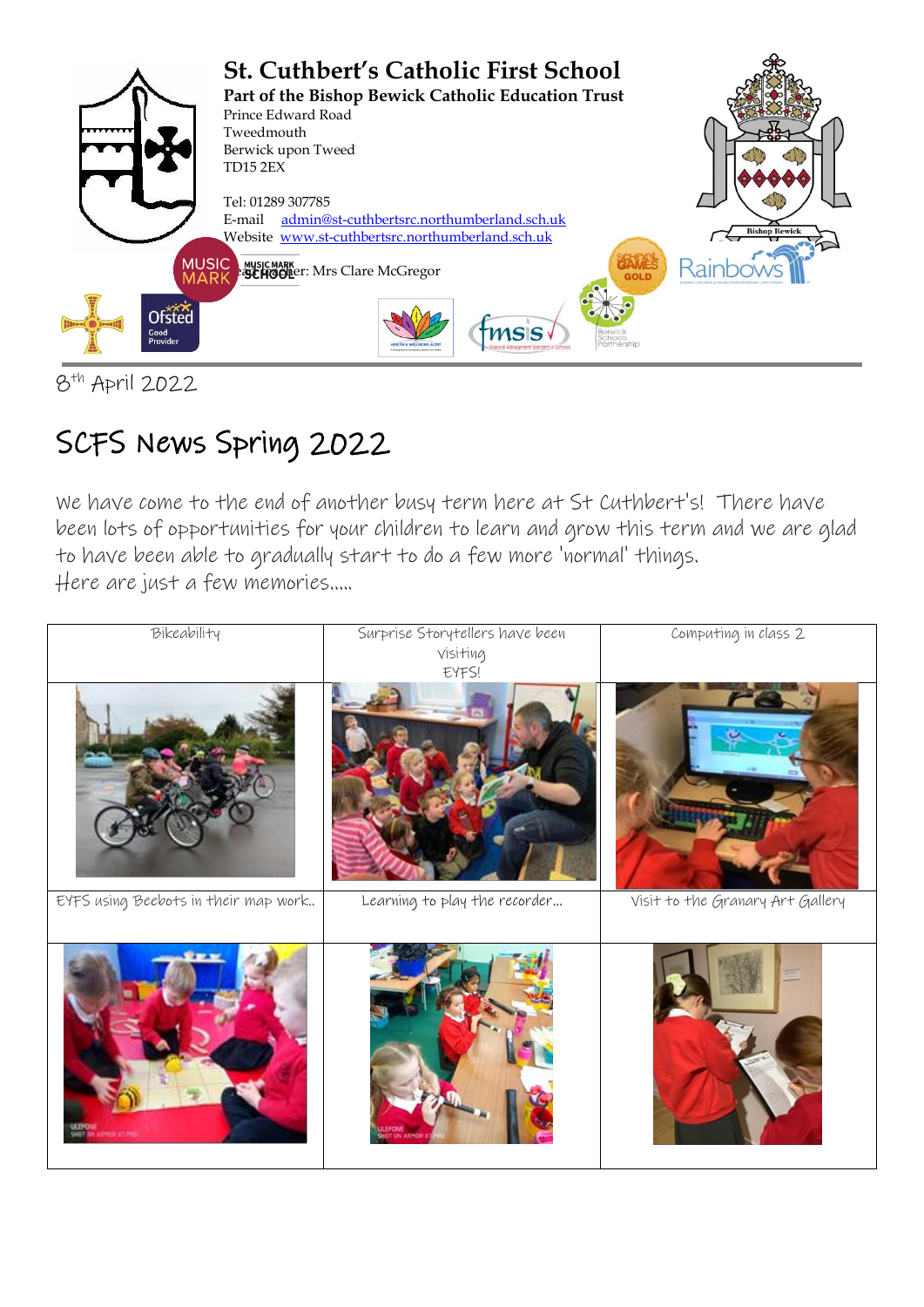#### Bishop Bewick Catholic Education Trust (BBCET)

We officially became part of the BBCET on 1<sup>st</sup> April!! We are looking forward to our future journey together along with 39 other Catholic schools across the northern part of our Diocese. <http://www.bishopbewickcet.org/>

#### COVID-19

Please carefully read the updated government guidance set out below;

#### Guidance for Parents and carers

The approach to managing COVID-19 has changed and advice is to take similar measures that you would for other respiratory infections.

# Testing

Free universal COVID-19 testing (PCR and lateral flow tests) for people with and without symptoms was withdrawn in England on Friday 1 April 2022. Most people can no longer access free testing and are no longer advised to get tested. Testing is now much more targeted so there are still some people who are able to get free COVID-19 tests from the NHS. Pupils and staff no longer need to test to attend a school or educational setting.

# Children with mild symptoms of respiratory illness

Respiratory infections are common in children and young people, particularly during the winter months. For most children and young people, these illnesses, including COVID-19, will not be serious, and they will soon recover following rest and plenty of fluids. Attending education is hugely important for children and young people's health and their future. Children and young people with mild symptoms such as a runny nose, sore throat, or mild cough, who are otherwise well, can continue to attend their education or childcare setting.

# Feeling unwell and high temperature

Children and young people who are unwell and have a high temperature should stay at home and where possible avoid contact with other people. They can go back to their education or childcare setting when they no longer have a high temperature, and they are well enough to attend.

All children and young people with respiratory symptoms should be encouraged to cover their mouth and nose with a disposable tissue when coughing and/or sneezing and to wash their hands after using or disposing of tissues.

# If a child tests positive for Covid-19

Whilst testing is no longer recommended, if you still have access to lateral flow tests and your child tests positive for COVID-19 they should try to stay at home and where possible avoid contact with other people for 3 days after the day they took the test. Your child should not attend school during this 3-day period. They can return to school after 3 days, if they feel well enough and do not have a high temperature.

#### Children who are close contacts

If someone in your household tests positive for Covid-19 your child can still attend their education or childcare setting as normal.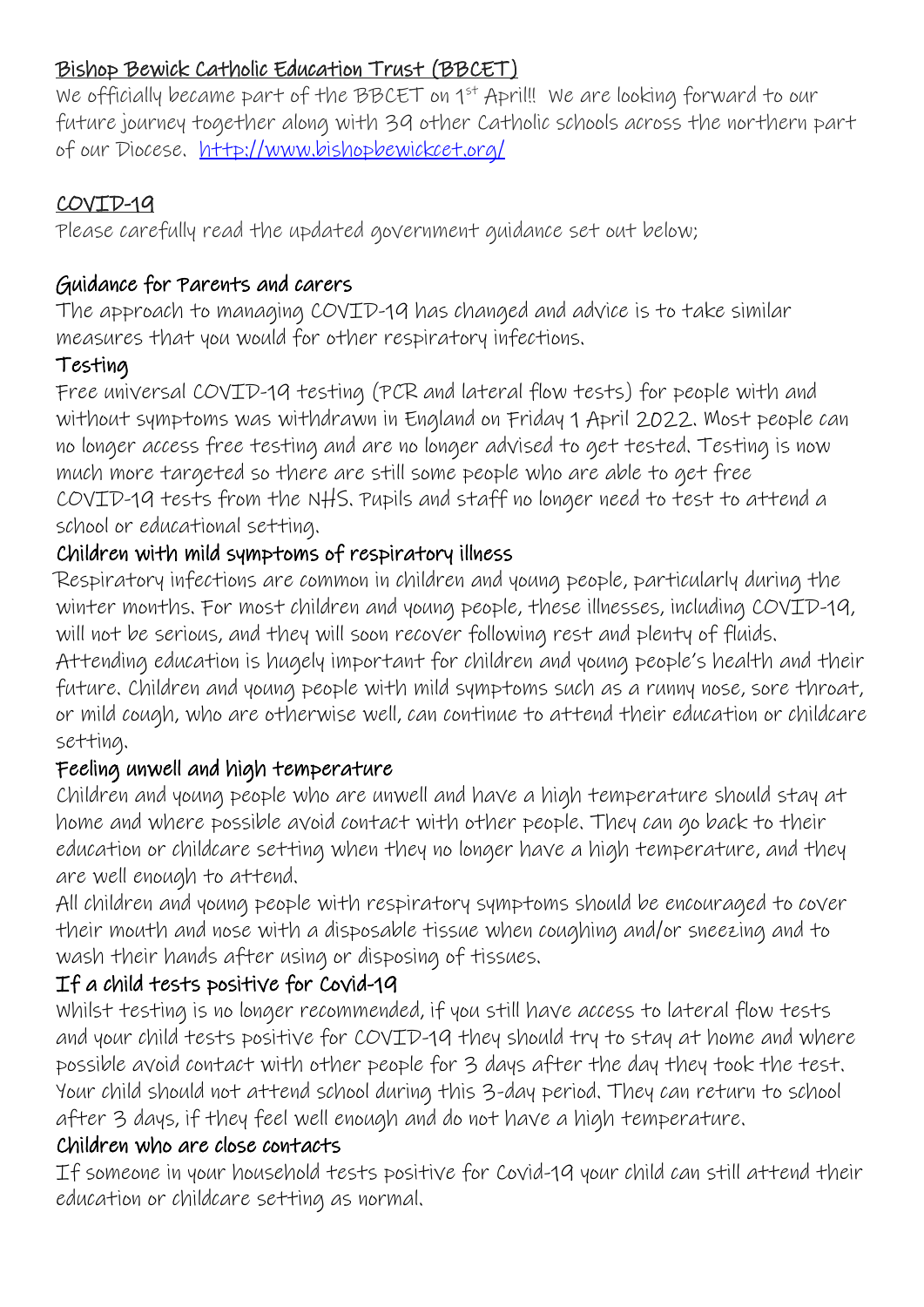We still intend to keep our protective measures in place such as; keeping windows open and good hand hygiene practices.

#### Fundraising

Thank you for your support for CAFOD; the 'Walk Against Hunger' and Ukraine appeal raised £438.87 in total. Our Easter bunny and hamper raffle raised £108.40 for school – well done to Freja and Clara who won the prizes respectively. Well done to all the children who entered the 'decorate an egg' competition – we were very impressed! And thank you to 'Judge Judy' (aka Judy our school governor) for having the difficult job of choosing the winners in each year!

#### School uniform & PE kit

Please ensure your child has the correct school uniform and PE kit for school on return 25<sup>th</sup> April. Details can be found on the school website and remember our *Uniformerly* site has good second hand items.

Earrings are not permitted and these must be removed before school. If you intend to pierce your child's ears could  $I$  ask that this is done right at the start of the Summer holidays (July) so they are healed and ready to be removed before our return in September.

#### Mrs Dyer

For those of you who don't know… Mrs Dyer and her husband are expecting their first child in late August. We all wish them huge congratulations! We will advertise and recruit for a teacher to cover her maternity leave after the Easter break and will of course keep you updated.

# Spring Term 2022 Special Achievement Awards

#### Huge congratulations to;

Nursery – Julian for working hard across the term

Reception – Finn has made excellent progress and tries really hard in his learning

Year 1 – Naomi for making outstanding progress in reading & writing and trying hard in all lessons

Year 2 – Lyla for her fantastic work ethic this term

Year 3 – April for excellent progress in writing & building confidence in maths

Year 4 – Liam has worked really hard all term and is progressing well across the board

# Attendance

Well done to everyone for ensuring your child/ren does not miss any school day unnecessarily! We are seeing a rise in 100% stickers each week and overall our attendance figure is gradually rising!

Congratulations to the following children who have 100% Attendance award for the whole Spring Term 2022;

EYFS - Ruby, Zac, Finn & Tagdh

Class2 - Oliver, Paul, Rory, Callie & Larysa